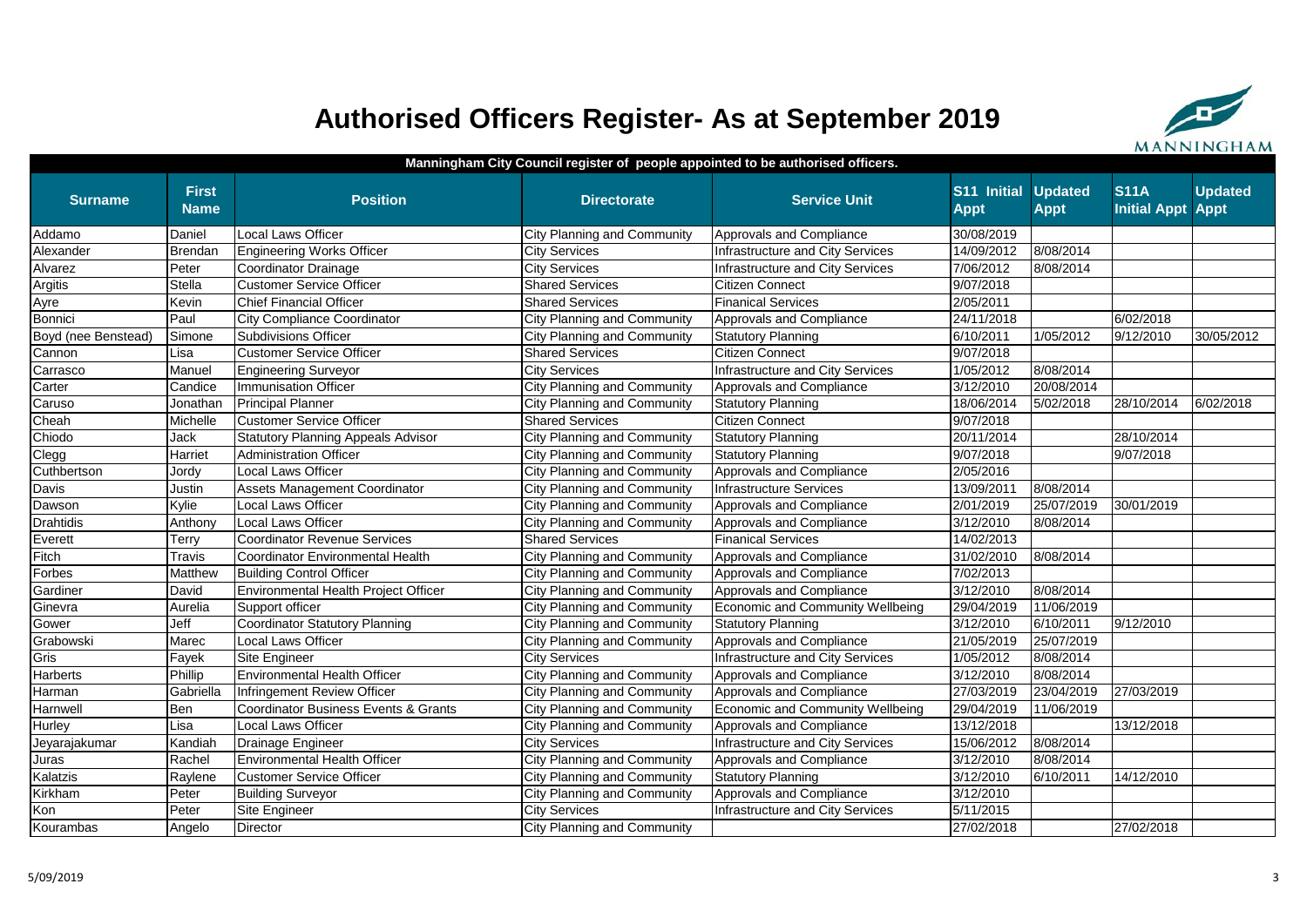# **Authorised Officers Register- As at September 2019**



### **Manningham City Council register of people appointed to be authorised officers.**

| <b>Surname</b> | <b>First</b><br><b>Name</b> | <b>Position</b>                              | <b>Directorate</b>                 | <b>Service Unit</b>              | S11 Initial<br><b>Appt</b> | <b>Updated</b><br><b>Appt</b> | <b>S11A</b><br><b>Initial Appt Appt</b> | <b>Updated</b> |
|----------------|-----------------------------|----------------------------------------------|------------------------------------|----------------------------------|----------------------------|-------------------------------|-----------------------------------------|----------------|
| La'Brooy       | Rowan                       | <b>Town Planner</b>                          | City Planning and Community        | <b>Statutory Planning</b>        | 2/11/2017                  |                               | 2/11/2017                               |                |
| LaPira         | Rachel                      | <b>Customer Service Officer</b>              | <b>Shared Services</b>             | <b>Citizen Connect</b>           | 9/07/2018                  |                               |                                         |                |
| Lau            | Kent                        | <b>Building Surveyor Assistant</b>           | City Planning and Community        | Approvals and Compliance         | 19/06/2012                 |                               |                                         |                |
| Lawrance       | Emma                        | <b>Town Planner</b>                          | <b>City Planning and Community</b> | <b>Statutory Planning</b>        | 24/01/2018                 |                               | 6/02/2018                               |                |
| Lunt           | Susanna                     | Community Events Officer                     | <b>City Planning and Community</b> | Economic and Community Wellbeing | 29/04/2019                 | 11/06/2019                    |                                         |                |
| Luu            | Tristan                     | <b>Environmental Health Technician</b>       | <b>City Planning and Community</b> | Approvals and Compliance         | 23/01/2018                 |                               |                                         |                |
| Lynch          | Matthew                     | Strategic Planner                            | <b>City Planning and Community</b> | Integrated Planning              | 3/12/2010                  |                               | 9/12/2010                               |                |
| MacKenzie      | Kim                         | <b>Customer Service Officer</b>              | <b>Shared Services</b>             | <b>Citizen Connect</b>           | 9/07/2018                  |                               |                                         |                |
| Martin         | Clint                       | Team Leader Planning Compliance              | City Planning and Community        | Approvals and Compliance         | 29/04/2015                 | 5/02/2018                     | 27/05/2015                              | 6/02/2018      |
| Mathers        | Chris                       | Senior Asset Protection Officer              | <b>City Services</b>               | Infrastructure and City Services | 3/12/2010                  | 8/08/2014                     |                                         |                |
| McLean         | Vickie                      | <b>Heritage Advisory Consultant</b>          | <b>City Planning and Community</b> | Integrated Planning              | 21/03/2017                 |                               |                                         |                |
| Meredith       | Lynette                     | <b>Environmental Land Management Officer</b> | <b>City Planning and Community</b> | Integrated Planning              | 2/04/2014                  |                               |                                         |                |
| Mikklesen      | Julie                       | <b>Town Planner</b>                          | <b>City Planning and Community</b> | <b>Statutory Planning</b>        | 11/11/2016                 |                               | 13/12/2016                              |                |
| <b>Mills</b>   | Russell                     | Municipal Building Surveyor                  | City Planning and Community        | Approvals and Compliance         | 3/12/2010                  |                               |                                         |                |
| Mitchell       | Paul                        | Senior Planning Compliance Officer           | <b>City Planning and Community</b> | Approvals and Compliance         | 27/03/2019                 |                               | 27/03/2019                              |                |
| Morone         | Scott                       | Team Leader Local Laws                       | <b>City Planning and Community</b> | Approvals and Compliance         | 9/07/2018                  |                               | 9/07/2018                               |                |
| <b>Mullins</b> | Alexandra                   | Environmental Health Officer                 | <b>City Planning and Community</b> | Approvals and Compliance         | 8/03/2018                  |                               |                                         |                |
| Nanoo          | Subash                      | Engineering Services Coodinator              | <b>City Services</b>               | Infrastructure and City Services | 1/05/2012                  | 8/08/2014                     |                                         |                |
| Napier         | Helen                       | Municipal Emergency Management Coordinator   | <b>City Services</b>               | Infrastructure and City Services | 25/08/2014                 |                               |                                         |                |
| Neofitou       | Dean                        | <b>Student Planner</b>                       | <b>City Planning and Community</b> | <b>Statutory Planning</b>        | 24/01/2018                 |                               | 6/02/2018                               |                |
| Newton         | Sharee                      | Knowledge Officer                            | <b>Shared Services</b>             | <b>Citizen Connect</b>           | 9/07/2018                  |                               |                                         |                |
| Nielsen        | Adam                        | <b>Assets Officer</b>                        | <b>City Services</b>               | Infrastructure and City Services | 4/12/2012                  | 8/08/2014                     |                                         |                |
| O'Brien        | John                        | Assets & Environment Team Leader             | <b>City Services</b>               | Infrastructure and City Services | 3/12/2010                  | 8/08/2014                     |                                         |                |
| O'Meara        | Matthew                     | Investigations Officer                       | <b>City Planning and Community</b> | Approvals and Compliance         | 10/10/2017                 |                               | 2/11/2017                               |                |
| Osman          | Adel                        | <b>Local Laws Officer</b>                    | City Planning and Community        | Approvals and Compliance         | 4/11/2015                  |                               |                                         |                |
| Peach          | Glen                        | <b>Customer Service Officer</b>              | <b>Shared Services</b>             | <b>Citizen Connect</b>           | 9/07/2018                  |                               |                                         |                |
| Pederson       | Dylan                       | <b>Office Coordinator</b>                    | <b>City Planning and Community</b> | <b>Statutory Planning</b>        | 17/09/2018                 |                               | 26/09/2018                              |                |
| Perera         |                             | Dushyanthi Environmental Health Officer      | <b>City Planning and Community</b> | Approvals and Compliance         | 3/12/2010                  | 8/08/2014                     |                                         |                |
| Perna          | Serge                       | <b>Building Surveyor</b>                     | City Planning and Community        | Approvals and Compliance         | 9/08/2019                  | s228 Building Act             |                                         |                |
| Pitts          | Kurt                        | Coordinator Roads and Infrastructure         | <b>City Services</b>               | Infrastructure and City Services | 30/05/2019                 |                               | 30/05/2019                              |                |
| Raneri         | Daniele                     | <b>Town Planner</b>                          | <b>City Planning and Community</b> | <b>Statutory Planning</b>        | 17/01/2019                 |                               | 30/01/2019                              |                |
| Richardson     | Justin                      | <b>Investigations Officer</b>                | <b>City Planning and Community</b> | <b>Approvals and Compliance</b>  | 3/01/2019                  | 7/08/2019                     | 3/01/2019                               | 30/05/2019     |
| <b>Rizio</b>   | Dario                       | Local Laws Officer                           | <b>City Planning and Community</b> | Approvals and Compliance         | 10/12/2018                 | 25/07/2019                    |                                         |                |
| Ruggeri        | Glenda                      | <b>Principal Planner</b>                     | <b>City Planning and Community</b> | <b>Statutory Planning</b>        | 3/12/2010                  | 6/10/2011                     | 9/12/2010                               |                |
| Russell        | Vanessa                     | <b>Customer Service Officer</b>              | <b>Shared Services</b>             | Citizen Connect                  | 9/07/2018                  |                               |                                         |                |
| Sciorto        | Mary                        | <b>Customer Service Officer</b>              | <b>Shared Services</b>             | <b>Citizen Connect</b>           | 9/07/2018                  |                               |                                         |                |